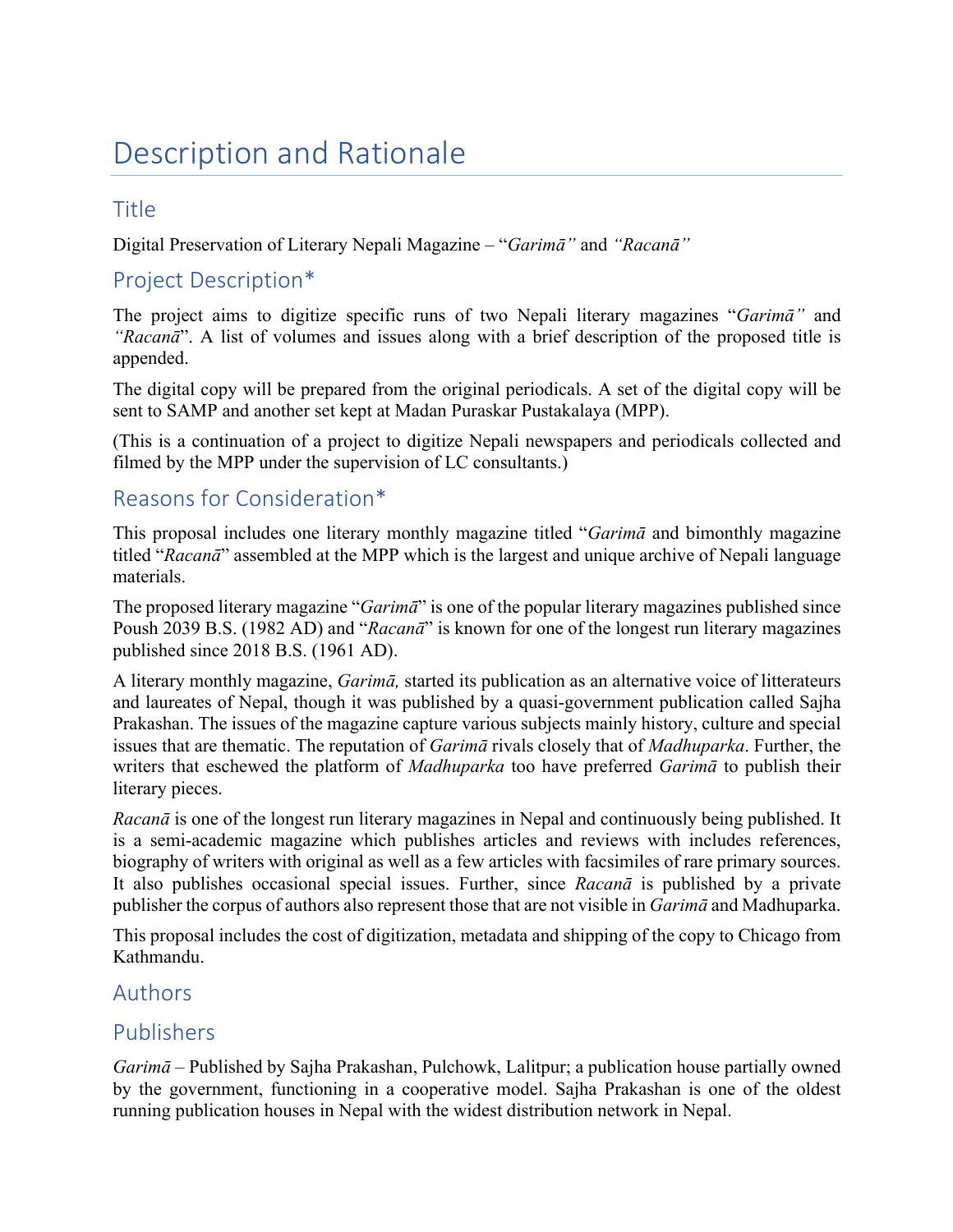*Racanā* – Published by Rochak Ghimire, Kathmandu; Private.

Proposal Contributors

Madan Puraskar Pustakalaya (MPP)

# Details and Sources

# Resource Types\*

- Serials

# Regions\*

- South Asia

Countries of Origin\*

Nepal

**Major Languages** 

Nepali

Source Format\*

- Paper

**Target Format** 

Digital

Identifiers

[*Garimā –* unavailable *Racanā –* ISSN: 2091-0703]

### Links

[For *Garimā* – unavailable For *Racanā* – https://catalog.lib.uchicago.edu/vufind/Record/265512 ]

# Source and Holdings

| Location                               | Format                | <b>Holdings/Range</b>    | <b>Notes</b>                          |
|----------------------------------------|-----------------------|--------------------------|---------------------------------------|
| Madan Puraskar<br>Pustakalaya<br>(MPP) | Printed<br>(Original) | <i>Garimā</i> (monthly)/ | From original periodicals;<br>No Gaps |